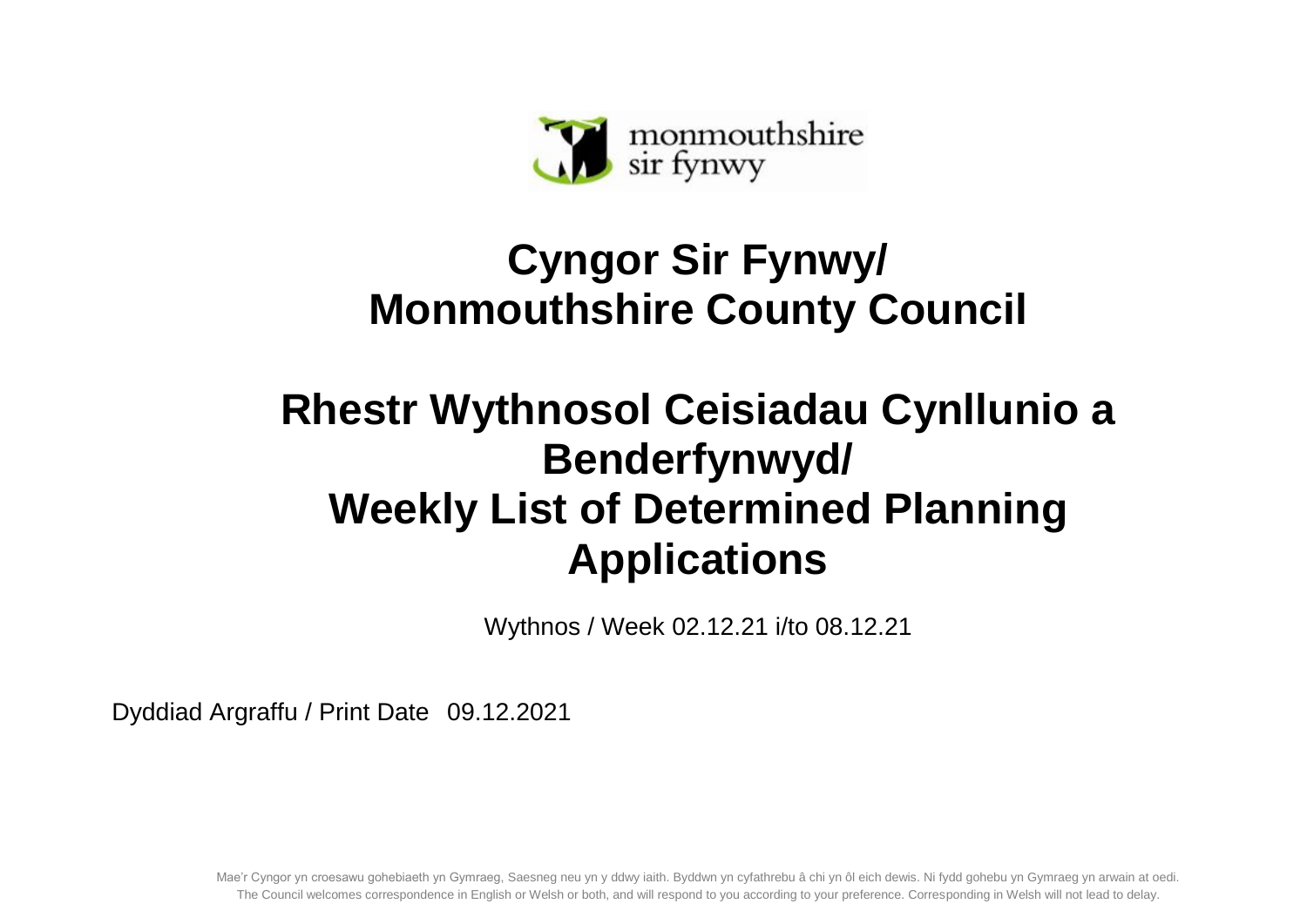| <b>Ward/Ward</b>                                                       | <b>Rhif Cais/</b><br><b>Application</b><br><b>Number</b> | Disgrifia d o'r<br>Datblygiad/<br><b>Development</b><br><b>Description</b>                                                                                 | <b>Cyfeiriad Safle/</b><br><b>Site Address</b>                                                                | Penderfyniad/<br><b>Decision</b> | Dyddiad y<br>Penderfyniad/<br><b>Decision Date</b> | <b>Lefel Penderfyniad/</b><br><b>Decision Level</b> |
|------------------------------------------------------------------------|----------------------------------------------------------|------------------------------------------------------------------------------------------------------------------------------------------------------------|---------------------------------------------------------------------------------------------------------------|----------------------------------|----------------------------------------------------|-----------------------------------------------------|
| <b>Crucorney</b><br>Plwyf/ Parish:<br>Grosmont<br>Community<br>Council | DM/2021/01215                                            | <b>Extension of building</b><br>previously approved<br>under application<br>DC/2014/00095 to<br>provide enlarged staff<br>room and welfare<br>facilities). | Pen Y Wyrlod Farm<br>Old Ross Road<br>Llanvetherine To<br>Treadam<br>Llanvetherine<br>Monmouthshire<br>NP78RG | Approve                          | 08.12.2021                                         | <b>Delegated Officer</b>                            |
| <b>Cantref</b><br>Plwyf/ Parish:<br>Abergavenny<br><b>Town Council</b> | DM/2021/01237                                            | Reduction in size of<br>proposed canopy to<br>retain existing garage.                                                                                      | 1 Chapel Orchard<br>Abergavenny<br>Monmouthshire<br>NP77BQ                                                    | Approve                          | 07.12.2021                                         | <b>Delegated Officer</b>                            |
| <b>Cantref</b><br>Plwyf/ Parish:<br>Abergavenny<br><b>Town Council</b> | DM/2021/01548                                            | Conversion of existing<br>detached garage into<br>annex accommodation.                                                                                     | Ty Cibi<br>6 Chapel Orchard<br>Abergavenny<br>Monmouthshire<br>NP77BQ                                         | Approve                          | 06.12.2021                                         | <b>Delegated Officer</b>                            |
| <b>Priory</b><br>Plwyf/ Parish:<br>Abergavenny<br><b>Town Council</b>  | DM/2021/01584                                            | Proposed two storey<br>extension to rear of<br>property to provide<br>additional living area to<br>ground floor and new<br>bedroom to first floor.         | 103 Hereford Road<br>Abergavenny<br>Monmouthshire<br>NP7 6AA                                                  | Approve                          | 06.12.2021                                         | <b>Delegated Officer</b>                            |
| <b>Llantilio</b><br><b>Crossenny</b><br>Plwyf/ Parish:<br>Llangattock  | DM/2021/00799                                            | Installation of one piece<br>outdoor fitness<br>swimming pool of 4<br>meters wide x 11 meters<br>long, 1.5 meters deep                                     | <b>Coxstone Farm</b><br>St Maughans Road<br>St Maughans<br>Monmouth<br><b>NP25 5QF</b>                        | Approve                          | 02.12.2021                                         | <b>Delegated Officer</b>                            |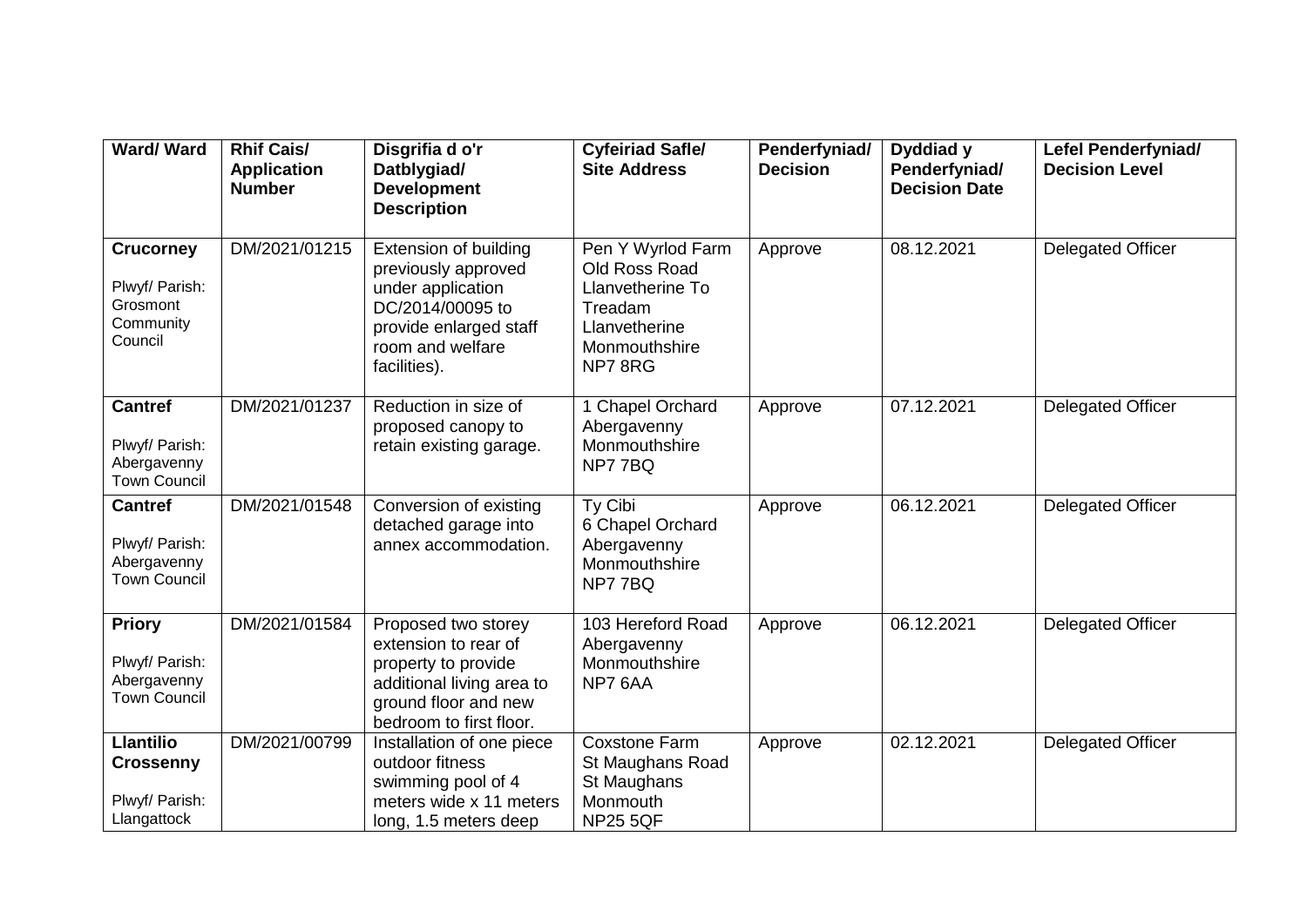| Vibon Avel<br>Community<br>Council                                          |               | (flat bottom), the surface<br>of the pool at ground<br>level, positioned in back<br>garden behind the<br>house.                                                                                                |                                                                                                       |                       |            |                          |
|-----------------------------------------------------------------------------|---------------|----------------------------------------------------------------------------------------------------------------------------------------------------------------------------------------------------------------|-------------------------------------------------------------------------------------------------------|-----------------------|------------|--------------------------|
| <b>Llanover</b><br>Plwyf/ Parish:<br>Llanover<br>Community<br>Council       | DM/2021/00489 | Discharge of conditions<br>5, 8, 11, 12 of planning<br>consent DM/2018/01449.                                                                                                                                  | <b>Land At Great</b><br>House Farm<br><b>Great House Road</b><br>Penpergwm<br>Abergavenny<br>NP7 9UY  | <b>Split Decision</b> | 06.12.2021 | <b>Delegated Officer</b> |
| <b>Goytre Fawr</b><br>Plwyf/ Parish:<br>Goetre Fawr<br>Community<br>Council | DM/2021/01614 | Discharge of condition 3<br>relating to application<br>DM/2021/00381<br>(installation of bat box).<br>Wooden bat box to be<br>installed on eaves of<br>garden room facing<br>garden. H32cm x<br>W25cm x D11cm. | 33 Long House Barn<br>Penperlleni<br>Goytre<br>Pontypool<br>Monmouthshire<br>NP4 0AX                  | Approve               | 08.12.2021 | <b>Delegated Officer</b> |
| <b>Llanbadoc</b><br>Plwyf/ Parish:<br>Llanbadoc<br>Community<br>Council     | DM/2020/01640 | <b>Extension and alterations</b><br>to facilitate conversion of<br>the existing loft space<br>above garage to a<br>dormer, en-suite master<br>bedroom.                                                         | Golden Grove<br><b>Estavarney Lane</b><br>Monkswood<br><b>Usk</b><br>Monmouthshire<br><b>NP15 1QE</b> | Approve               | 08.12.2021 | <b>Delegated Officer</b> |
| <b>Llanbadoc</b><br>Plwyf/ Parish:<br>Llanbadoc<br>Community<br>Council     | DM/2021/01938 | Fell two poplar trees.                                                                                                                                                                                         | The Mayfield<br>A472 Woodside<br>Llanbadoc<br>Monmouth<br>Monmouthshire<br><b>NP15 1SY</b>            | Approve               | 06.12.2021 | <b>Delegated Officer</b> |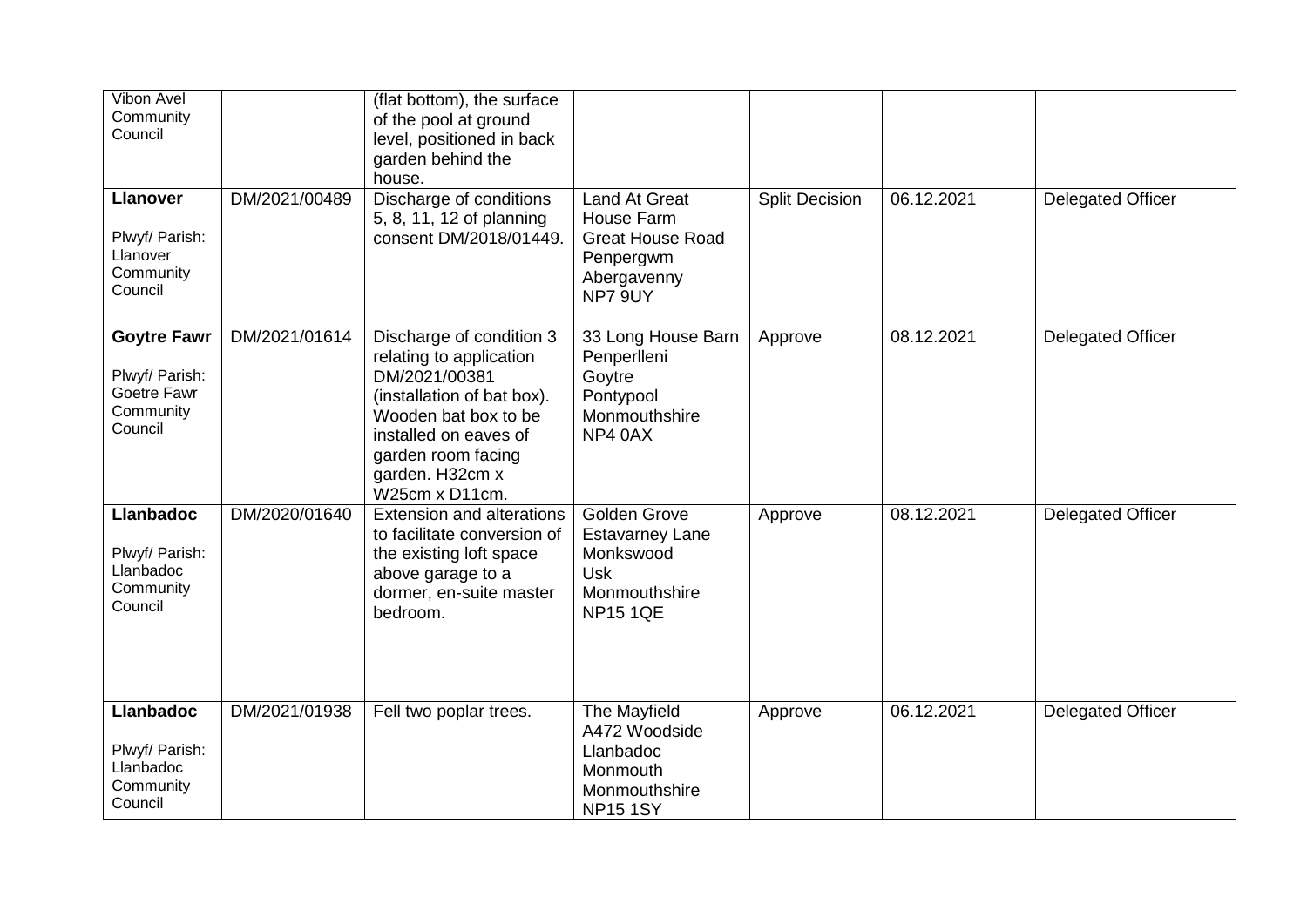| <b>Trellech</b><br><b>United</b><br>Plwyf/ Parish:<br>Trellech<br>United<br>Community<br>Council | DM/2021/00676 | Addition of 2 pitched<br>dormer roof extensions<br>to bathrooms to<br>replacing existing<br>skylights on the north<br>elevation of the house.                                                                                         | Ty Cefn<br>New Mill Road<br>Tregagle<br>Trellech<br>Monmouth<br>Monmouthshire<br><b>NP25 4RX</b>               | Approve    | 03.12.2021 | <b>Delegated Officer</b> |
|--------------------------------------------------------------------------------------------------|---------------|---------------------------------------------------------------------------------------------------------------------------------------------------------------------------------------------------------------------------------------|----------------------------------------------------------------------------------------------------------------|------------|------------|--------------------------|
| <b>Usk</b><br>Plwyf/ Parish:<br>Usk Town<br>Council                                              | DM/2021/01678 | Discharge of Condition 3<br>(Surface water drainage)<br>for planning decision<br>DM/2020/01811                                                                                                                                        | 12 Priory Street<br><b>Usk</b><br>Monmouthshire<br><b>NP15 1BJ</b>                                             | Approve    | 03.12.2021 | <b>Delegated Officer</b> |
| Llangybi<br>Fawr<br>Plwyf/ Parish:<br>Llantrisant<br>Fawr<br>Community<br>Council                | DM/2021/01778 | Steel portal-framed<br>structure measuring<br>18.3m x 12.2m (223m2)<br>with a maximum height<br>of 5.45m (3.7m to the<br>eaves) underneath a<br>pitched roof with flat<br>concrete surface and<br>vehicular link to existing<br>track | Coed Y Prior Farm<br>White Hall To The<br>Cwm<br>Llantrisant<br>Usk<br><b>NP15 1LG</b>                         | Acceptable | 07.12.2021 | <b>Delegated Officer</b> |
| Llangybi<br>Fawr<br>Plwyf/ Parish:<br>Llantrisant<br>Fawr<br>Community<br>Council                | DM/2021/01779 | Formation of farm tracks<br>to provide links with<br>existing farm through<br>road. To improve access<br>and movement through<br>the farm and to the<br>northern access and<br>western riverside field.                               | Coed Y Prior Farm<br>White Hall To The<br>Cwm<br>Llantrisant<br><b>Usk</b><br>Monmouthshire<br><b>NP15 1LG</b> | Acceptable | 07.12.2021 | <b>Delegated Officer</b> |
| Llangybi<br>Fawr<br>Plwyf/ Parish:                                                               | DM/2021/01784 | Steel portal frame<br>building for the storage<br>of agricultural feed and<br>equipment 24 x 18m                                                                                                                                      | Coed Y Prior Farm<br>White Hall To The<br>Cwm<br>Llantrisant                                                   | Acceptable | 07.12.2021 | <b>Delegated Officer</b> |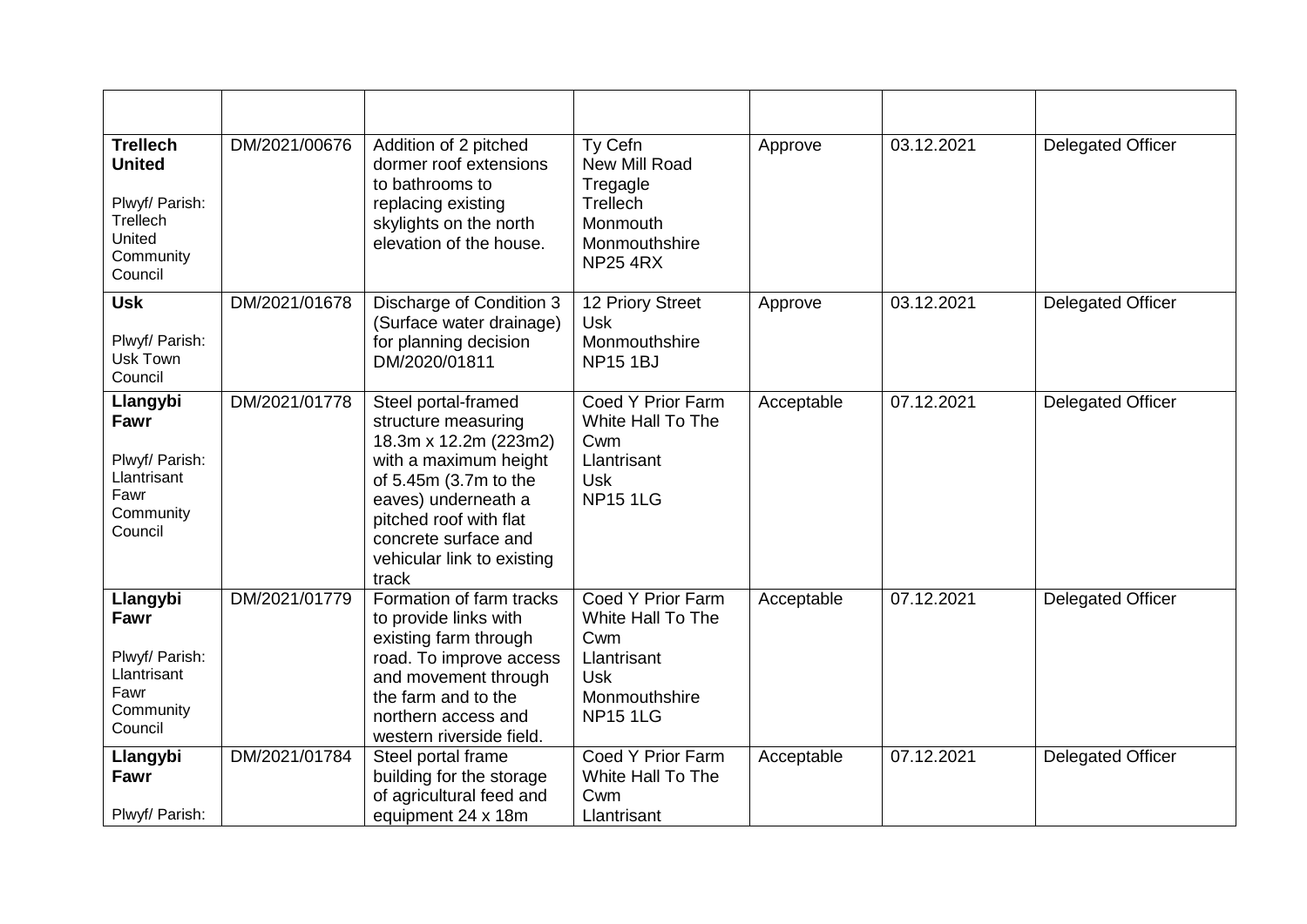| Llantrisant<br>Fawr<br>Community<br>Council                                                |               | (432 sq m).                                                                                                                           | <b>Usk</b><br>Monmouthshire<br><b>NP151LG</b>                                                                       |         |            |                          |
|--------------------------------------------------------------------------------------------|---------------|---------------------------------------------------------------------------------------------------------------------------------------|---------------------------------------------------------------------------------------------------------------------|---------|------------|--------------------------|
| <b>St Arvans</b><br>Plwyf/ Parish:<br>Tintern<br>Community<br>Council                      | DM/2021/01604 | Demolish old garage and<br>replace it with a new.                                                                                     | <b>Abbey Cottage</b><br>A466 Tintern To St<br>Arvans<br>Tintern<br>Monmouthshire<br><b>NP16 6SF</b>                 | Approve | 02.12.2021 | <b>Delegated Officer</b> |
| <b>Devauden</b><br>Plwyf/ Parish:<br>Devauden<br>Community<br>Council                      | DM/2021/01221 | Discharge of condition 6<br>relating to<br>DC/2013/00417                                                                              | <b>Catry Cottage</b><br><b>Quarry Road</b><br><b>Star Hill</b><br>Devauden<br>Chepstow<br>Monmouthshire<br>NP16 6NU | Approve | 02.12.2021 | <b>Delegated Officer</b> |
| <b>Devauden</b><br>Plwyf/ Parish:<br>Llangwm<br>Community<br>Council                       | DM/2021/01917 | Fell silver birch tree<br>because of extensive<br>decay to the base of the<br>tree.                                                   | 3 Church Lane<br>Llansoy<br><b>Usk</b><br>Monmouthshire<br><b>NP15 1HL</b>                                          | Approve | 03.12.2021 | <b>Delegated Officer</b> |
| <b>Dixton With</b><br><b>Osbaston</b><br>Plwyf/ Parish:<br>Monmouth<br><b>Town Council</b> | DM/2021/00737 | Removal of the existing<br>L/H entrance wall, and<br>creation of 3.2m wall at<br>the front R/H perimeter<br>parallel to the pavement. | 102A Hereford Road<br>Monmouth<br>Monmouthshire<br><b>NP25 3HH</b>                                                  | Approve | 02.12.2021 | <b>Delegated Officer</b> |
| <b>Drybridge</b><br>Plwyf/ Parish:<br>Monmouth<br><b>Town Council</b>                      | DM/2021/01149 | Glazed enclosure and<br>damp proofing to rear<br>basement courtyard and<br>rear external steps.                                       | 16 Monk Street<br>Monmouth<br>Monmouthshire<br><b>NP25 3NZ</b>                                                      | Approve | 07.12.2021 | <b>Delegated Officer</b> |